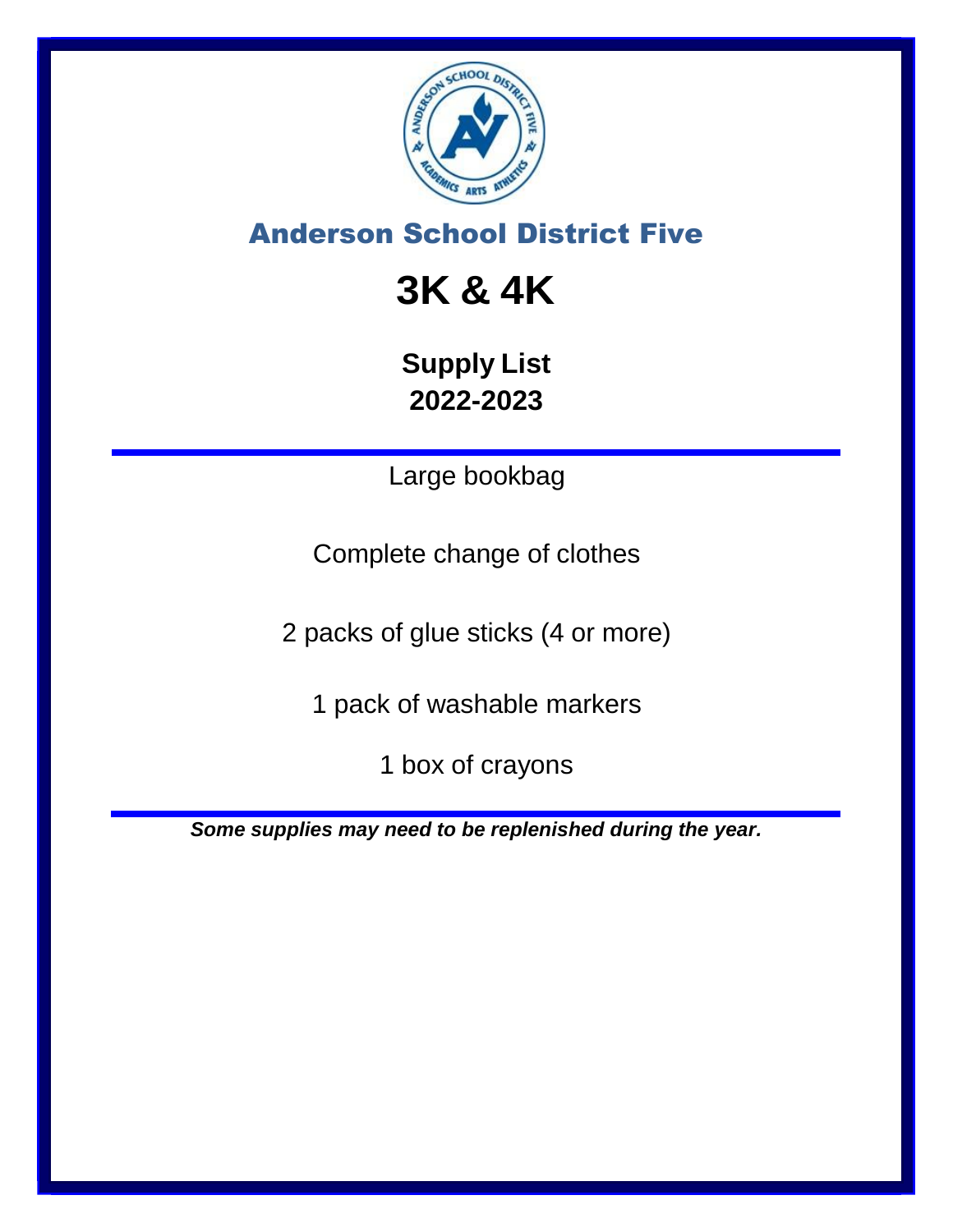

# **Kindergarten Supply List 2022-2023**

24 - #2 pencils

2 boxes of 24 count crayons

2 packs of glue sticks (pack = 4 or more)

1 pack of dry erase markers  $(pack = 2 or more)$ 

1 pack of washable markers

2 marble wide-ruled composition notebooks

1 set of headphones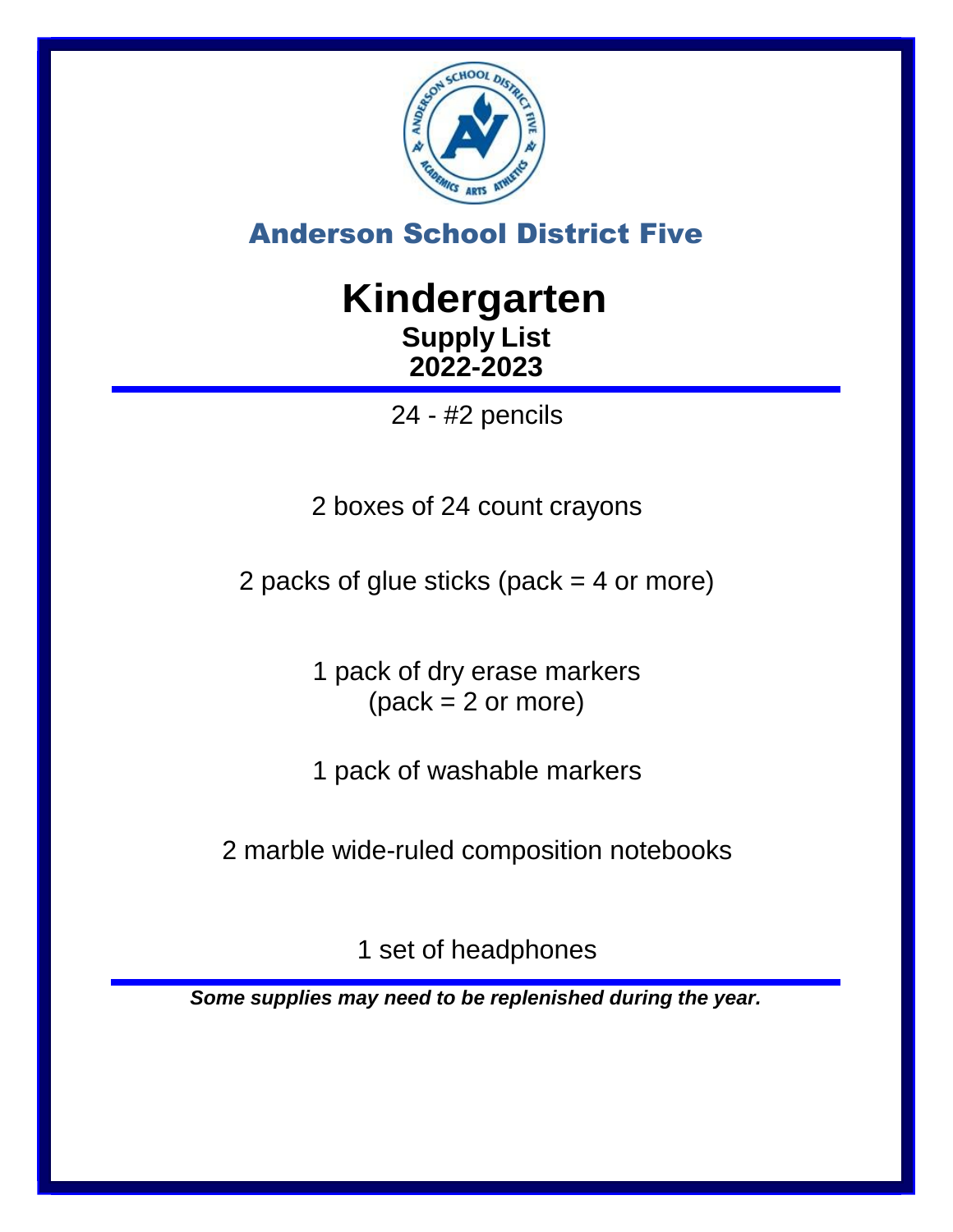

# **First Grade Supply List 2022-2023**

24 - #2 pencils

2 boxes of 24 count crayons

1 pack of glue sticks (pack  $=$  4 or more)

1 pack of dry erase markers  $(pack = 2 or more)$ 

1 pack of rectangular erasers (Pink Pearl)

3 marble wide-ruled composition notebooks

1 pack of sticky notes

1 pair of scissors

1 set of headphones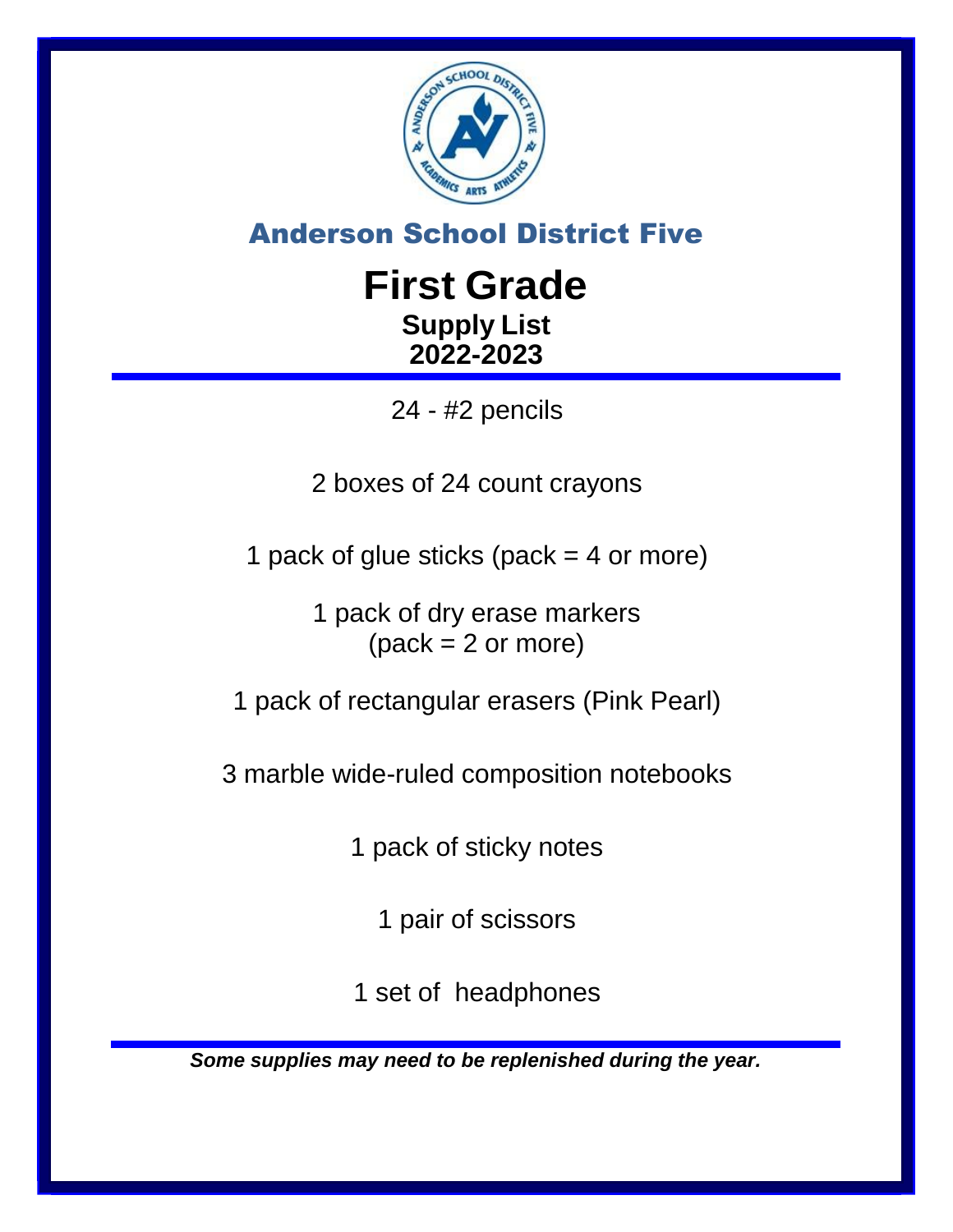

# **Second Grade Supply List 2022-2023**

24 - #2 pencils

1 pack of colored pencils

1 box of 24 count crayons

1 pack of glue sticks (pack  $=$  4 or more)

1 pack of dry erase markers  $(pack = 2 or more)$ 

6 marble wide-ruled composition notebooks

2 packs of wide-ruled notebook paper

6 folders w/ brads and pockets (red, blue, yellow, orange, green, purple)

1 pair of scissors

1 set of headphones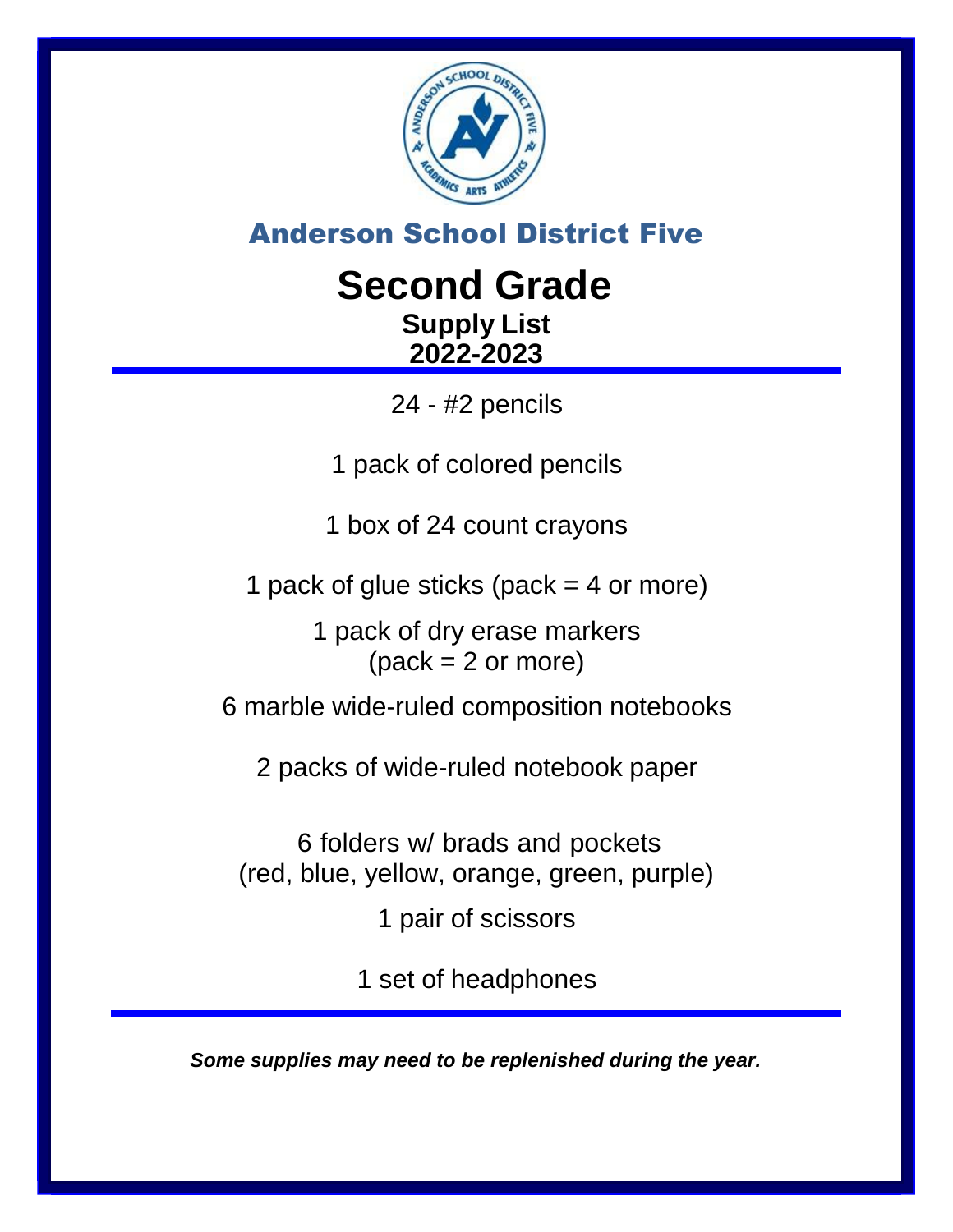

# **Third Grade Supply List 2022-2023**

24 - #2 pencils

1 pack of colored pencils

2 packs of glue sticks (pack = 4 or more)

1 pack of dry erase markers  $(pack = 2 or more)$ 

1 pack of large Pink Pearl erasers

6 marble wide-ruled composition notebooks

2 packs of wide-ruled notebook paper

1 pack of sticky notes

1 set of headphones

1 pair of scissors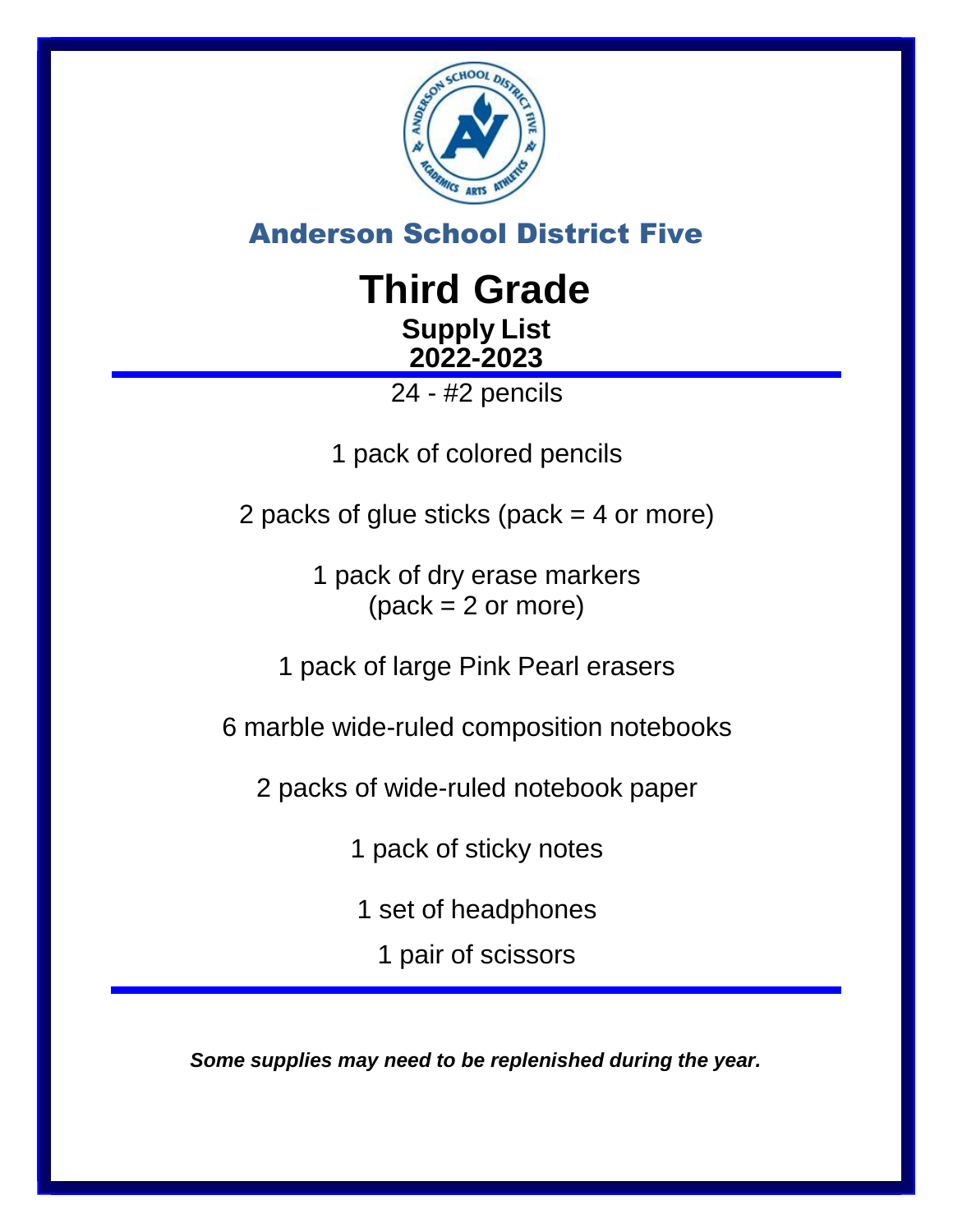

# **Fourth Grade Supply List 2022-2023**

24 - #2 pencils

1 pack of colored pencils

2 packs of glue sticks (pack = 4 or more)

1 pack of dry erase markers  $(pack = 2 or more)$ 

1 pack of large Pink Pearl erasers

6 marble wide-ruled composition notebooks

2 packs of wide-ruled notebook paper

1 pack of sticky notes

1 set of headphones

1 pair of scissors